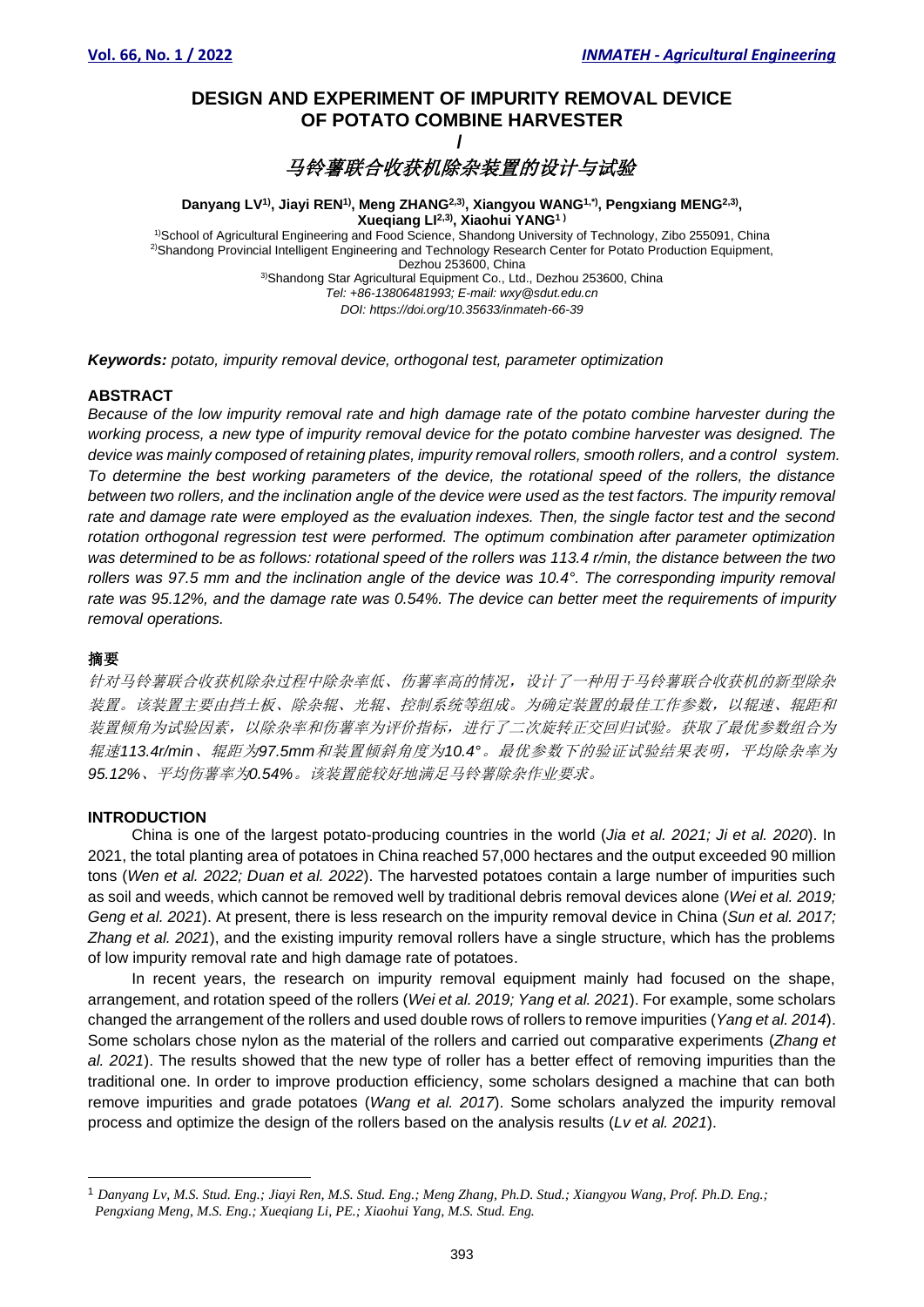According to the conclusions of the above research and combined with the current research status of the potato combine harvester, a new type of impurity removal device for potato combine harvester was designed in this study. The device adopted the form of an alternate arrangement of impurity removal rollers and smooth rollers, which can effectively remove impurities and reduce the damage rate of potatoes. Then, single factor test and second rotation orthogonal regression test were performed on the device. After several tests, the optimal working parameters were obtained. The research results provide a theoretical basis and reference for the optimal design of the impurity removal device.

# **MATERIALS AND METHODS**

#### **Whole structure and working principle**



**Fig. 1 – Overall structure of the impurity removal device**  *1. Retaining plate; 2. Impurity removal rollers; 3. Smooth rollers; 4.Control system*

As shown in Fig. 1, the device was mainly composed of retaining plates, impurity removal rollers, smooth rollers, and a control system. The rotational speed and direction of rotation of the impurity removal rollers and the smooth roller were the same. The device removed impurities through the frictional collision between the rollers and the potatoes. Smaller clods and weeds fell out of the unit from the gap between the rollers, and cleaned potatoes fall to the conveyor belt. The rotational speed of the rollers, the distance between the rollers, and the inclination angle of the device can be adjusted to meet the needs of the operation under different soil conditions. The main technical parameters of the whole machine are shown in Table 1.

**Table 1**

| Technical parameters of impurity removal device     |               |  |  |  |  |
|-----------------------------------------------------|---------------|--|--|--|--|
| <b>Parameters</b>                                   | Value         |  |  |  |  |
| Overall dimensions (Length x Width x Height) [mm]   | 1630×1295×350 |  |  |  |  |
| Rated pressure of hydraulic motor [M Pa]            |               |  |  |  |  |
| Electric motor power of hydraulic power system [kW] |               |  |  |  |  |
| Rotational speed of the rollers [r/min]             | $80 - 120$    |  |  |  |  |
| Distance between two rollers [mm]                   | $100 - 160$   |  |  |  |  |
| Inclination angle of the device [°]                 | $8 - 16$      |  |  |  |  |

#### **Technical parameters of impurity removal device**

# **Design analysis of key mechanisms**

**The design of impurity removal rollers**



*1.Axle; 2. Baffle; 3. Rubber sleeve; 4. Bearing blocks*

As shown in Fig. 2, the impurity removal roller consists of an axle, baffles, a rubber sleeve, and bearing blocks. To reduce the damage to the potato between the two rollers, referring to the potato damage law of the research, the material of the sleeve is rubber (*Chen et al. 2020*).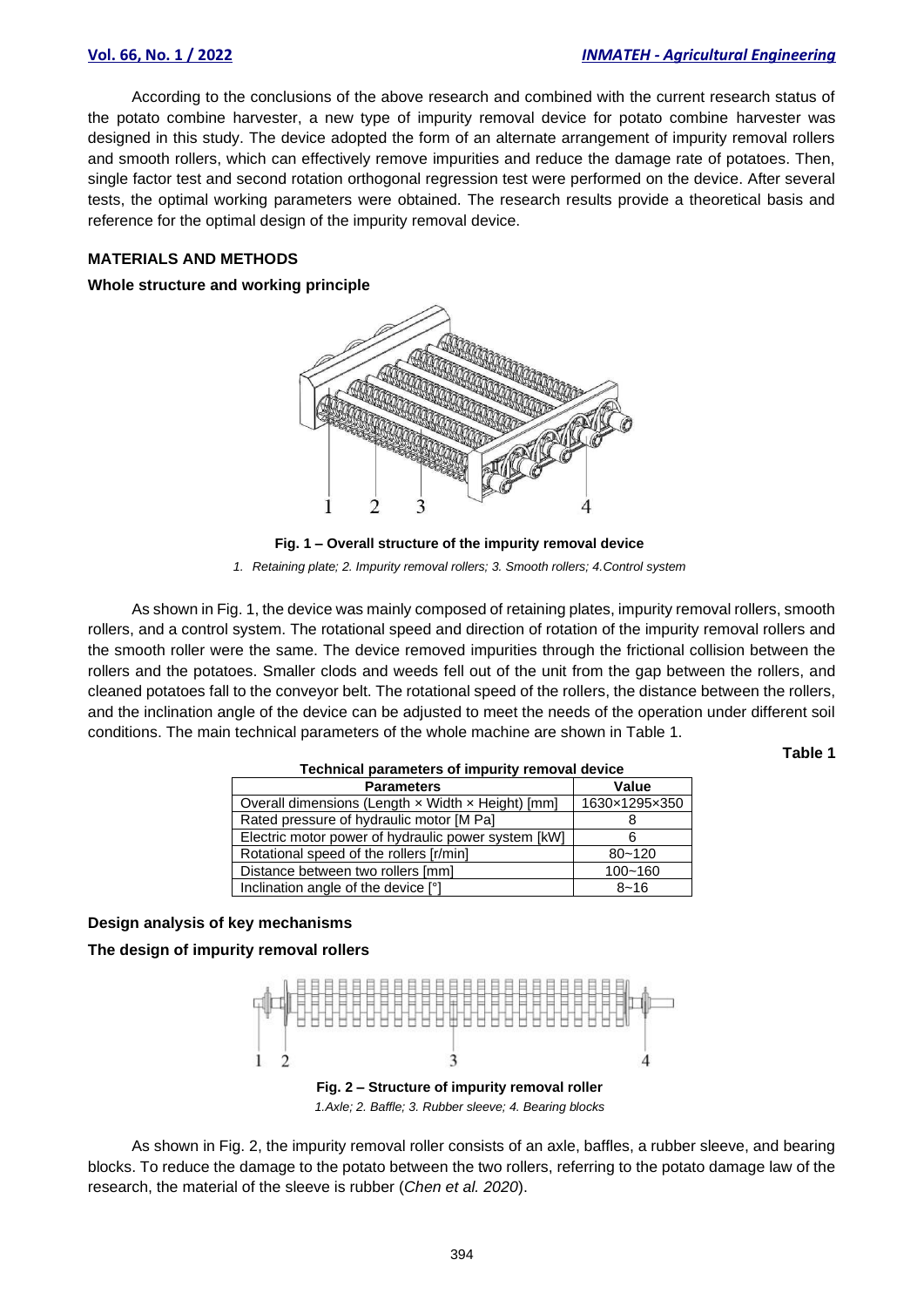To increase the number of contact friction between the impurity removal rollers and the surface of the potatoes, and have a better impurity removal effect, the structure of the rubber sleeve is shown in Fig. 3.

To reduce the rate of potato injury, the edge *1* (shown in Figure 3) in the rubber sleeve was designed as a concave arc, and the edge *2* was designed as an external convex arc. The shape of the potato is ellipsoid, so the edge of the rubber sleeve consists of 4 arcs of tangent transition.



**Fig. 3 – Structure of impurity removal wheel**

The radii of the arcs are: R1=5 mm; R2=40 mm; R3=10 mm; R4=70 mm. Also, R5=78.5 mm; R6=33.5 mm. To comply with the potato combine harvester, referring to the existing structure and size of the impurity removal roller, the length of the impurity removal roller was designed to be 1200 mm.

#### **The design of smooth rollers**



**Fig. 4 – Structure of smooth roller**  *1. Inner shaft; 2. Outer shaft; 3. Bearing blocks*

To improve the impurity removal rate, a smooth roller was installed between adjacent impurity removal rollers. Among them, the rotational speed and direction of rotation of the smooth rollers were consistent with the impurity removal rollers. As shown in Fig. 4, the smooth roller consists of an inner shaft, an outer shaft, and bearing blocks. To improve the crushing effect of the clods and reduce the resistance of the potatoes to pass over the smooth rollers, the material of the smooth roller was selected from alloy steel with high strength and low friction coefficient. Referring to the structural parameters of the impurity removal roller, it is determined that the diameter of the outer shaft of the smooth roller is 48 mm, the diameter of the inner shaft is 25 mm, and the length is 1190 mm.

#### **The design of control system**



**Fig. 5 – Schematic diagram of the control principle**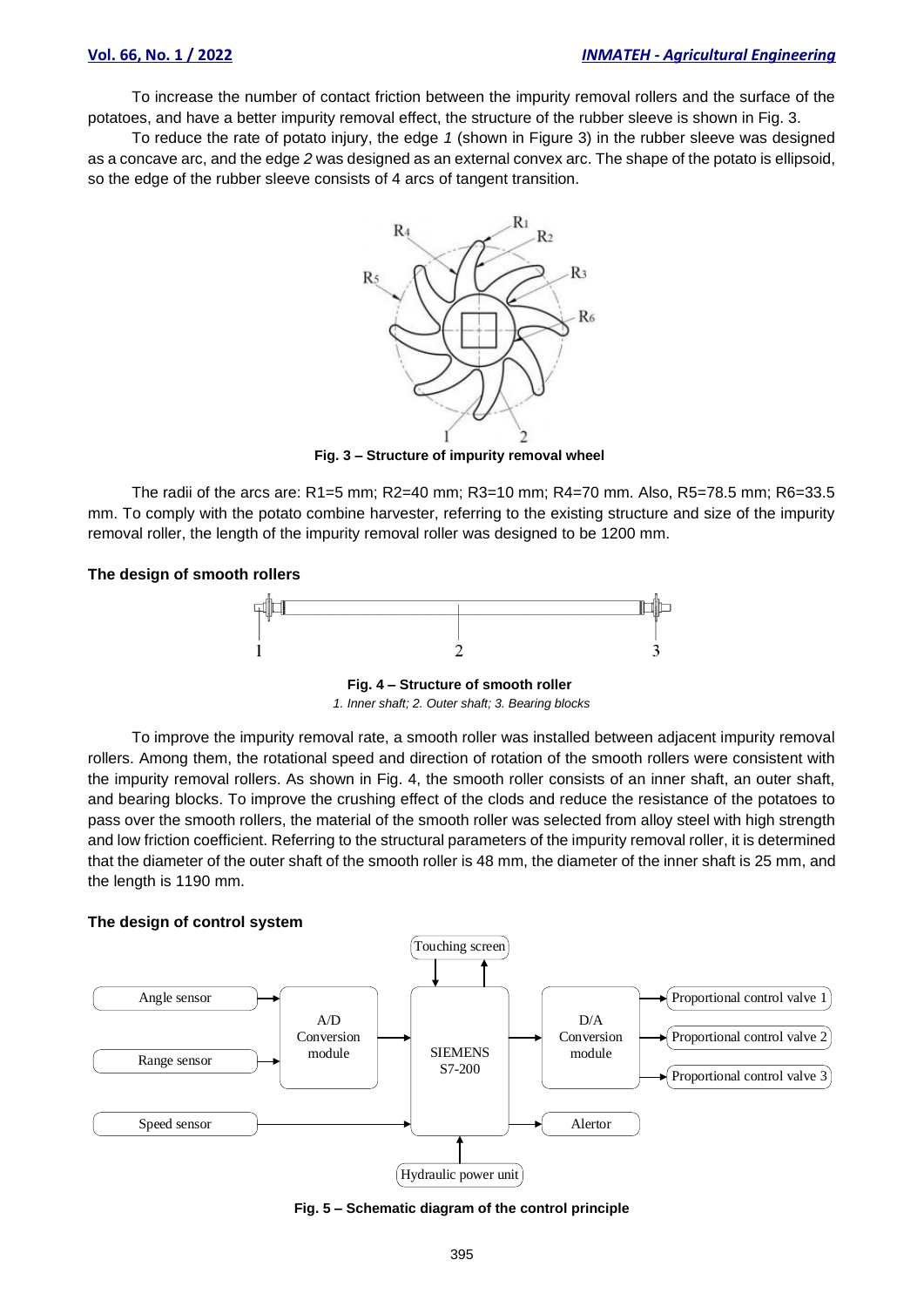To meet the working requirements of the impurity removal device, the control system for the device was designed. The schematic diagram of the control principle is shown in Fig. 5. It mainly includes detection module, control module, and alarm module.

CBN hydraulic power unit was selected as the power source of the impurity removal device. The speed of the rollers was controlled by BMR-160 hydraulic motor. The distance between two rollers and the inclination angle of the device were controlled by HSG-40 hydraulic cylinder. The main control module of the system was Siemens PLC S7-200. The system hardware was mainly composed of the main controller, TPC7062Ti touching screen, C12-10NO speed sensor, JUB500-30GM-E5-V15 distance sensor, MPU-6050 angle sensor, EFBF-03-160-H proportional control valve, etc. The system controlled the work of each actuator by collecting the rotational speed of the rollers, the distance between two rollers, and the inclination angle of the device.

# **Experimental design**

To obtain the optimal working parameters combination of the impurity removal device, the rotational speed of the rollers, the distance between two rollers, and the inclination angle of the device, which has a great influence on the impurity removal effect, were selected as the test factors, and the influence of the three factors on the performance of the impurity removal device was analyzed. The three factors were adjusted in the following manner:

- 1. Rotational speed of the rollers: the rotational speed was regulated by the hydraulic motor.
- 2. Distance between two rollers: the distance was regulated by the distance adjustment device.
- 3. Inclination angle of the device: the angle was regulated by the hydraulic cylinder.



**Fig. 6 – Test prototype** 

The test contents and methods are as follows. Firstly, the parameter ranges of the rotational speed of the rollers, the distance between two rollers, and the inclination angle of the device were obtained by using single factor tests. Then, the distance between two rollers, and the inclination angle of the device were used as the test factors. And the impurity removal rate and the damage rate were employed as the evaluation indexes. Finally, the orthogonal test of three factors and five levels was carried out.

The test was carried out in Dezhou City, Shandong Province. The test material was the Xisen No. 4 potatoes harvested on the same day. The average diameter of the potatoes was 47.2 mm, the average length was 82.4 mm, the average moisture content was 84.6%, and the average mass was 95.3 g. The test photo is shown in Fig. 6.

# **Performance evaluation of the impurity removal device**

The test indicators were based on the relevant requirements in the Chinese national standards NY/T 648—2015 "Technical Specification for Quality Evaluation of Potato Harvesters"(Wei et al. 2019; Zhang et al. 2020). The selected test response indicators were the impurity removal rate  $y_1$ , and damage rate  $y_2$ .

The calculation formula is as follows:

$$
y_1 = \frac{m_1}{m_1 + M} \times 100\%
$$
 (1)

$$
y_2 = \frac{m_2}{m_1} \times 100\%
$$
 (2)

Where: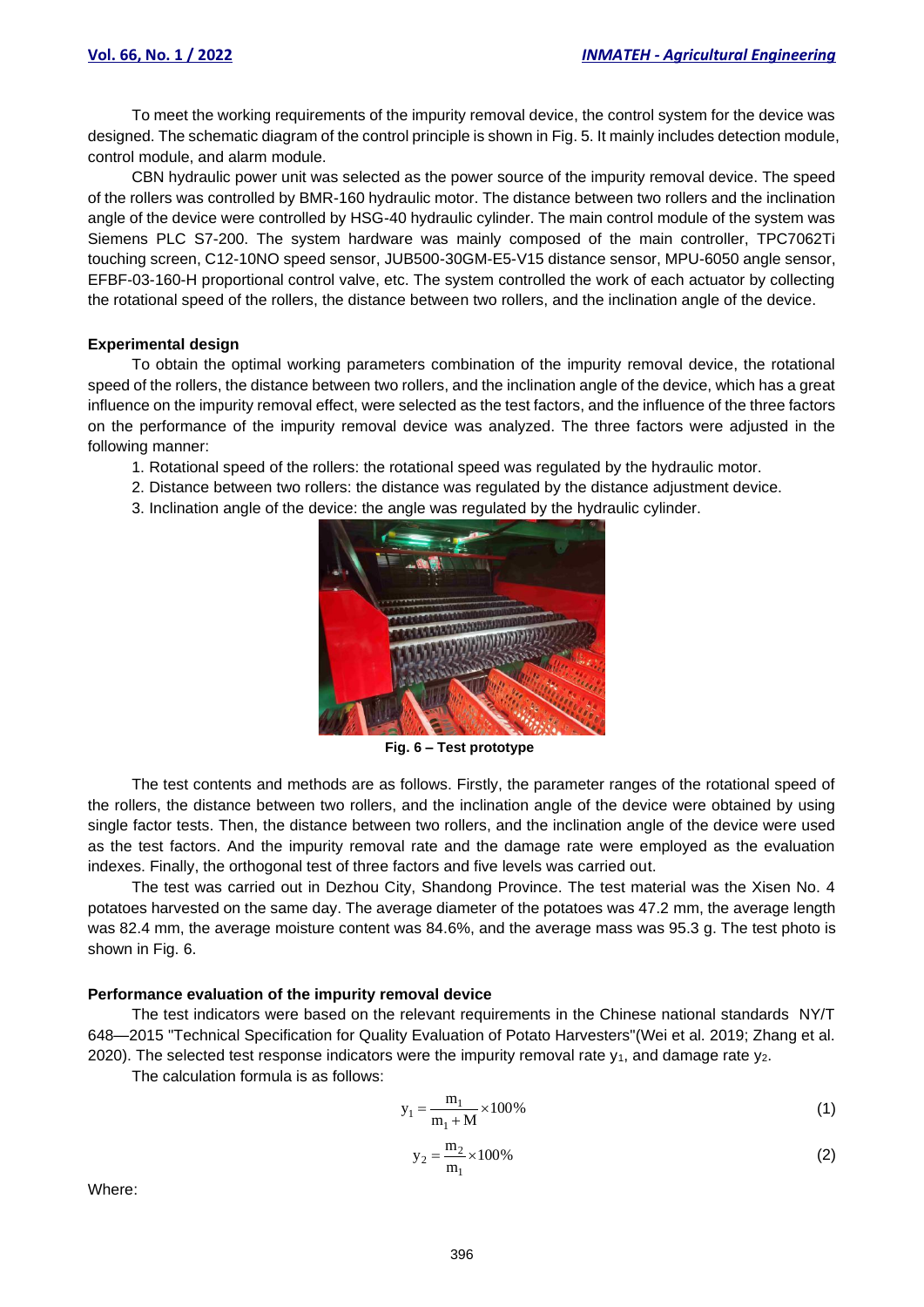$m_1$ —is the total potato mass after harvest operation, kg;

- M—is the total mass of impurities, kg;
- $m<sub>2</sub>$ —is the quality of damaged potatoes after harvesting, kg;

#### **RESULTS AND ANALYSIS Single factor test**



**Fig. 7– Impact of rotational speed of the rollers on evaluation indexes**

The distance between the two rollers was set to 130 mm; the inclination angle of the device was set to 12°; the rotational speed of the rollers was adjusted to 80, 90, 100, 110, and 120 r/min respectively. It can be seen from Fig. 7a that with the increase of the rotational speed of the rollers, both the impurity removal rate and the damage rate showed an upward trend. When the rotational speed of the rollers reached 110 r/min, the impurity removal rate increased slowly, but the damage rate increased rapidly. Overall, the device worked better when the speed of the rotational speed of the rollers was in the range of 100 to 110 r/min.

The rotational speed of the rollers was set to 100 r/min; the inclination angle of the device was set to 12 o ; the distance between the two rollers was adjusted to 100, 115, 130, 145, and 160 mm, respectively. It can be seen from Fig. 7b that with the increase of the distance between the two rollers, the impurity removal rate first increased slowly and then decreased rapidly, but the damage rate had been on the rise. When the distance between the two rollers was in the range of 100 to 130 mm, the impurity removal rate was higher than 88%, the damage rate was lower than 2%. It showed that the device works well.

The distance between the two rollers was set to 130 mm; the rotational speed of the impurity removal rollers was 100 r/min; the inclination angle of the device was adjusted to 8, 10, 12, 14, and 16° respectively. As shown in Fig. 7c, when the inclination angle of the device was in the range of 8 to 12°, the impurity removal rate increased with the increase of the inclination angle. When the inclination angle of the device was in the range of 12 to 16°, the impurity removal rate decreased with the increase of the inclination angle of the device, but the damage rate first decreased and then increased. This results in the best overall performance of the device when the inclination angle was 10 to 14°.

# **Orthogonal experiment results and analysis**

Through the single factor test analysis, it was obtained that the range of factors with good performance was that the rotational speed of the rollers was 100 to 110 r/min, the distance between the two rollers was 100 to 130 mm, and the inclination angle of the device was 10 to 14°. The orthogonal test was designed with the ranges obtained by the single factor test. The level of each factor was determined as shown in Table 2.

**Table 2**

| <b>Experimental factors and levels</b> |                            |                  |                      |  |  |  |
|----------------------------------------|----------------------------|------------------|----------------------|--|--|--|
|                                        | <b>Factors</b>             |                  |                      |  |  |  |
| levels                                 | <b>Rotational speed of</b> | Distance between | Inclination angle of |  |  |  |
|                                        | the rollers A              | two rollers B    | the device C         |  |  |  |
|                                        | [r/min]                    | [mm]             |                      |  |  |  |
| 1.68                                   | 113.4                      | 140.2            | 15.4                 |  |  |  |
|                                        | 110                        | 130              | 14                   |  |  |  |
| O                                      | 105                        | 115              | 12                   |  |  |  |
| -1                                     | 100                        | 100              | 10                   |  |  |  |
| $-1.68$                                | 96.6                       | 89.8             | 8.6                  |  |  |  |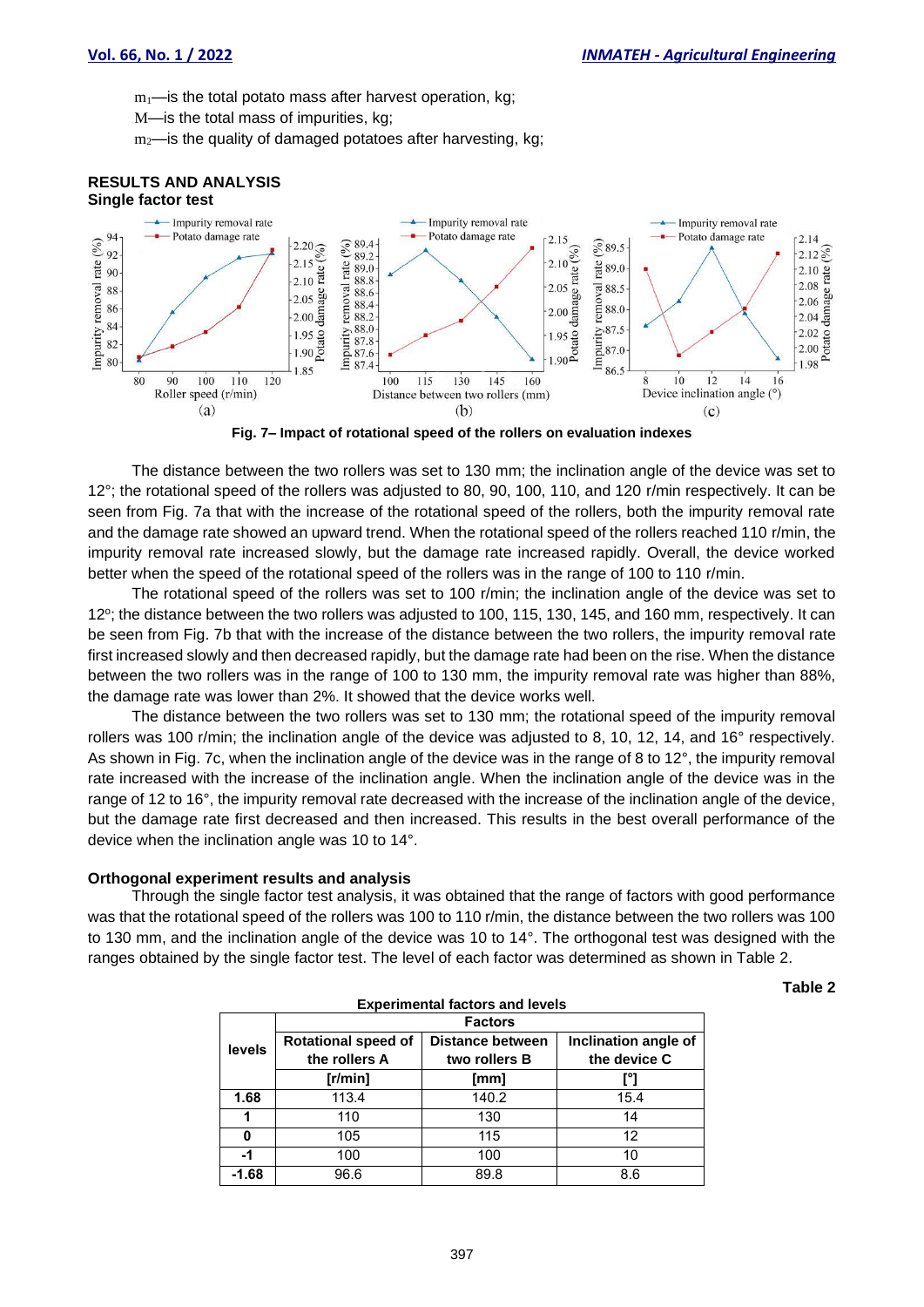**Table 3**

According to the test scheme, 23 groups of tests were performed, and each group of tests was repeated three times. Take the average value as the test results. And the test results are shown in Table 3.

|                         |                |                | The experiment results |                                             |                                   |
|-------------------------|----------------|----------------|------------------------|---------------------------------------------|-----------------------------------|
| <b>Test</b><br>number   | A              | В              | C                      | <b>Impurity</b><br>removal<br>rate<br>$Y_1$ | Potato<br>damage<br>rate<br>$Y_2$ |
|                         | [R/min]        | [mm]           | r°1                    | $\frac{9}{6}$                               | $\overline{\%}$                   |
| 1                       | $-1$           | $-1$           | $-1$                   | 94.21                                       | 0.53                              |
| $\overline{2}$          | 1              | $-1$           | $-1$                   | 95.94                                       | 0.62                              |
| 3                       | $-1$           | 1              | $-1$                   | 93.95                                       | 0.49                              |
| $\overline{4}$          | 1              | 1              | $-1$                   | 96.35                                       | 0.95                              |
| 5                       | $-1$           | $-1$           | 1                      | 95.43                                       | 0.74                              |
| $\overline{\mathbf{6}}$ | 1              | $-1$           | 1                      | 96.32                                       | 1.08                              |
| 7                       | $-1$           | 1              | 1                      | 94.71                                       | 0.85                              |
| 8                       | 1              | 1              | 1                      | 97.02                                       | 1.25                              |
| $\overline{9}$          | $-1.68$        | $\overline{0}$ | $\overline{0}$         | 94.21                                       | 0.53                              |
| 10                      | 1.68           | $\mathbf{0}$   | 0                      | 96.47                                       | 0.84                              |
| 11                      | 0              | $-1.68$        | 0                      | 96.13                                       | 0.72                              |
| 12                      | $\mathbf 0$    | 1.68           | $\overline{0}$         | 95.28                                       | 1.03                              |
| 13                      | 0              | 0              | $-1.68$                | 94.57                                       | 0.56                              |
| 14                      | $\mathbf 0$    | 0              | 1.68                   | 95.28                                       | 1.03                              |
| $\overline{15}$         | $\overline{0}$ | $\overline{0}$ | $\overline{0}$         | 96.47                                       | 0.97                              |
| 16                      | 0              | 0              | 0                      | 96.41                                       | 1.03                              |
| 17                      | 0              | 0              | $\overline{0}$         | 95.68                                       | 1.08                              |
| 18                      | 0              | 0              | 0                      | 95.83                                       | 1.01                              |
| 19                      | 0              | 0              | 0                      | 96.24                                       | 0.96                              |
| 20                      | $\overline{0}$ | 0              | 0                      | 96.02                                       | 0.97                              |
| 21                      | 0              | 0              | 0                      | 96.35                                       | 1.02                              |
| $\overline{22}$         | 0              | $\overline{0}$ | $\overline{0}$         | 96.41                                       | 0.94                              |
| 23                      | 0              | 0              | 0                      | 96.52                                       | 1.07                              |

# **Variance analysis**

Analysis of variance (ANOVA) was performed using Design Export 10.0 for the impurity removal rate and damage rate, and the results are shown in Tables 4-5. It can be seen from the two tables that the model terms are all significant ( $P < 0.01$ ), and the lack of fit terms is not significant ( $P > 0.1$ ). This indicates that the regression equation fits well and can represent the mathematical relationship between the three factors and the two response indicators.

# **Table4**

| variance analysis results of impurity removal rate |                          |           |                    |                |                      |  |
|----------------------------------------------------|--------------------------|-----------|--------------------|----------------|----------------------|--|
| <b>Source</b>                                      | Sum of<br><b>Squares</b> | <b>DF</b> | <b>Mean Square</b> | <b>F</b> Value | P Value              |  |
| <b>Model</b>                                       | 15.17                    | 9         | 1.69               | 14.77          | $<$ 0.0001 $^{\ast}$ |  |
| A                                                  | 9.07                     | 1         | 9.07               | 79.48          | $<$ 0.0001 $*$       |  |
| В                                                  | 0.12                     | 1         | 0.12               | 1.08           | 0.3169               |  |
| C.                                                 | 1.31                     | 1         | 1.31               | 11.45          | $0.0049$ **          |  |
| AВ                                                 | 0.55                     | 1         | 0.55               | 4.78           | $0.0476^{*}$         |  |
| <b>AC</b>                                          | 0.11                     | 1         | 0.11               | 0.95           | 0.3482               |  |
| <b>BC</b>                                          | 0.004                    | 1         | 0.004              | 0.032          | 0.8615               |  |
| $A^2$                                              | 1.10                     | 1         | 1.19               | 9.64           | $0.0084**$           |  |
| B <sup>2</sup>                                     | 0.29                     | 1         | 0.29               | 2.50           | 0.1377               |  |
| C <sup>2</sup>                                     | 2.67                     | 1         | 2.67               | 23.38          | $0.003**$            |  |
| <b>Residual</b>                                    | 1.48                     | 13        | 0.11               |                |                      |  |
| <b>Lack of Fit</b>                                 | 0.76                     | 5         | 0.15               | 1.67           | 0.2464               |  |
| <b>Pure Error</b>                                  | 0.73                     | 8         | 0.091              |                |                      |  |
| <b>Cor Total</b>                                   | 16.66                    | 22        |                    |                |                      |  |

**Variance analysis results of impurity removal rate**

*Note: P < 0.01 (extremely significant, \*\*), 0.01*<*P < 0.05 (significant, \*).*

It can be seen from Table 4 that A, C,  $A^2$  and  $C^2$  have extremely significant effects on the impurity removal rate (P<0.01), and AB has a significant effect on the impurity removal rate (0.01<P<0.05).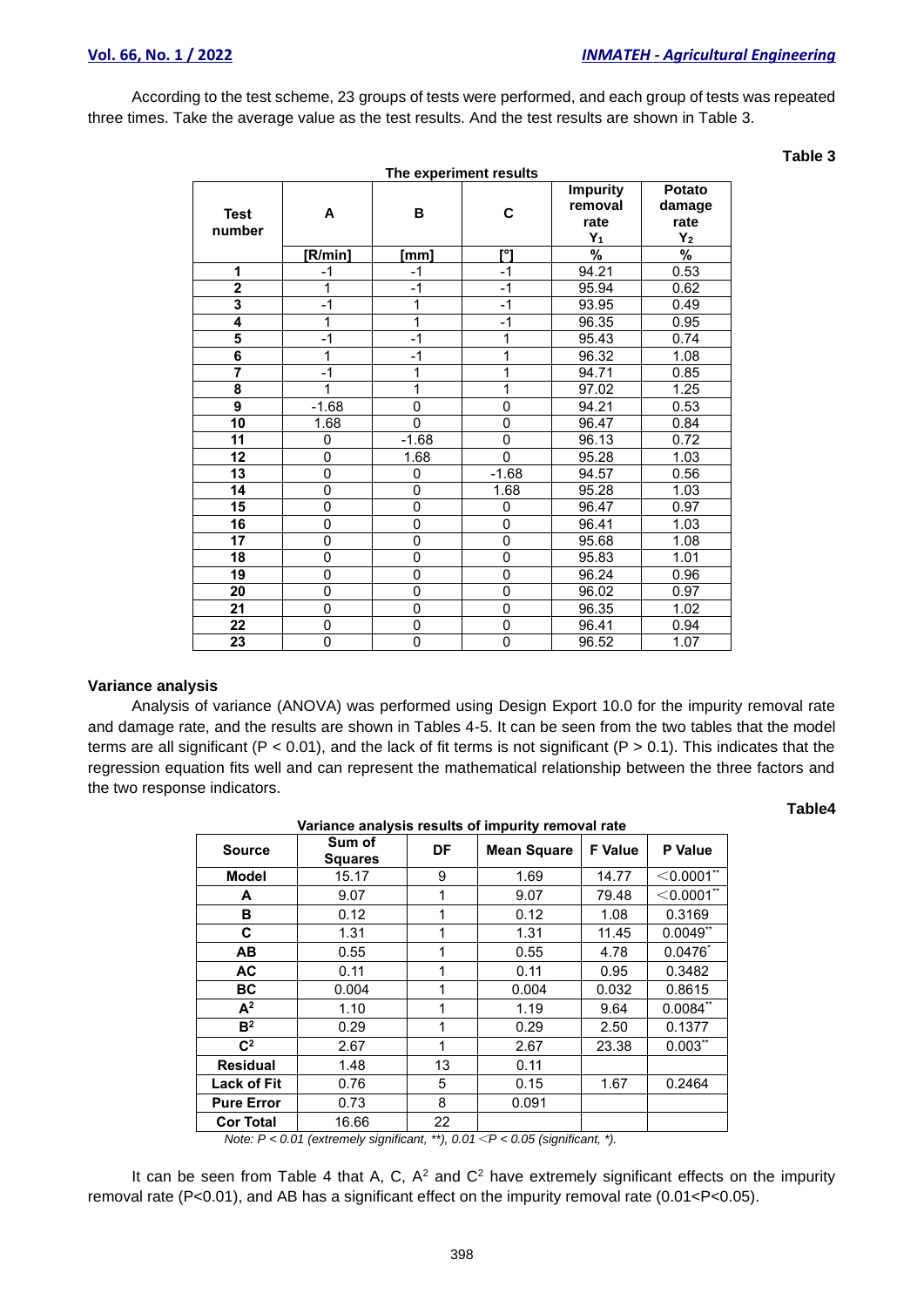Other factors had no significant effect on the impurity removal rate (P>0.1). After removing insignificant terms, the fitted regression equation is:

$$
y_1 = 96.13 + 0.82A + 0.31C + 0.26AB - 0.26A^2 - 0.41C^2
$$
 (3)

**Table5**

| Variance analysis results of damage rate |                          |              |                       |                       |                            |  |
|------------------------------------------|--------------------------|--------------|-----------------------|-----------------------|----------------------------|--|
| <b>Source</b>                            | Sum of<br><b>Squares</b> | DF           | <b>Mean Square</b>    | <b>F</b> Value        | <b>P</b> Value             |  |
| Model                                    | 0.92                     | 9            | 0.10                  | 22.06                 | $<$ 0.0001 $^{\star\star}$ |  |
| A                                        | 0.24                     | 1            | 0.24                  | 51.66                 | $<$ 0.0001 $^{\ast}$       |  |
| в                                        | 0.065                    | 1            | 0.065                 | 13.91                 | $0.0025$ **                |  |
| C                                        | 0.33                     | $\mathbf{1}$ | 0.33                  | 70.79                 | $<$ 0.0001 $*$             |  |
| <b>AB</b>                                | 0.023                    | 1            | 0.023                 | 4.97                  | $0.0441$ *                 |  |
| <b>AC</b>                                | 0.004                    | 1            | 0.004                 | 0.97                  | 0.3426                     |  |
| ВC                                       | $1.25 \times 10^{-5}$    | 1            | $1.25 \times 10^{-5}$ | $2.68 \times 10^{-3}$ | 0.9594                     |  |
| $A^2$                                    | 0.16                     | 1            | 0.16                  | 35.06                 | $<$ 0.0001 $*$             |  |
| B <sup>2</sup>                           | 0.040                    | 1            | 0.040                 | 8.55                  | $0.0118^*$                 |  |
| $C^2$                                    | 0.062                    | 1            | 0.062                 | 13.31                 | $0.0029$ **                |  |
| <b>Residual</b>                          | 0.060                    | 13           | $4.65 \times 10^{-3}$ |                       |                            |  |
| <b>Lack of Fit</b>                       | 0.041                    | 5            | $8.2 \times 10^{-3}$  | 3.38                  | 0.0617                     |  |
| <b>Pure Error</b>                        | 0.019                    | 8            | $2.42 \times 10^{-3}$ |                       |                            |  |
| <b>Cor Total</b>                         | 0.98                     | 22           |                       |                       |                            |  |

*Note: P < 0.01 (extremely significant, \*\*), 0.01*<*P < 0.05 (significant, \*)*

It can be seen from Table 5 that A, B, C,  $A^2$  and  $C^2$  have extremely significant effects on the damage rate (P<0.01), and  $B^2$ , AB have a significant effect on the damage rate (0.01<P<0.05). Other factors had no significant effect on the damage rate (P>0.1). After removing insignificant terms, the fitted regression equation is:

$$
y_2 = 1 + 0.13A + 0.069B + 0.16C + 0.054AB - 0.1A^2 - 0.05B^2 - 0.062C^2
$$
 (4)

#### **Response surface analysis**

**Response surface analysis of impurity removal rate** 



**Fig. 8 – Response surface of impurity removal rate**

As shown in Fig. 8a, when the inclination angle of the device was 12°, the impurity removal rate decreased with the increase of the distance between two rollers and increased with the increase of the rotational speed of the rollers. As shown in Fig. 8b, when the distance between the two rollers was 115 mm, the impurity removal rate increased with the increase of the inclination angle of the device. However, the impurity removal rate increased and then decreased slowly with the rotational speed of the rollers. As shown in Fig. 8c, when the rotational speed of the rollers was 105 r/min, the impurity removal rate first increased and then decreased slowly with the increase of the inclination angle of the device and the distance between the two rollers.

The overall influence trend of the experimental factors on impurity removal rate was as follows: when the distance between the two rollers and the inclination angle of the device were moderate and the rotational speed of the rollers was high, the impurity removal rate was high. When the distance between the two rollers is larger or smaller, the contact area between the surface of the potatoes and the impurity removal rollers will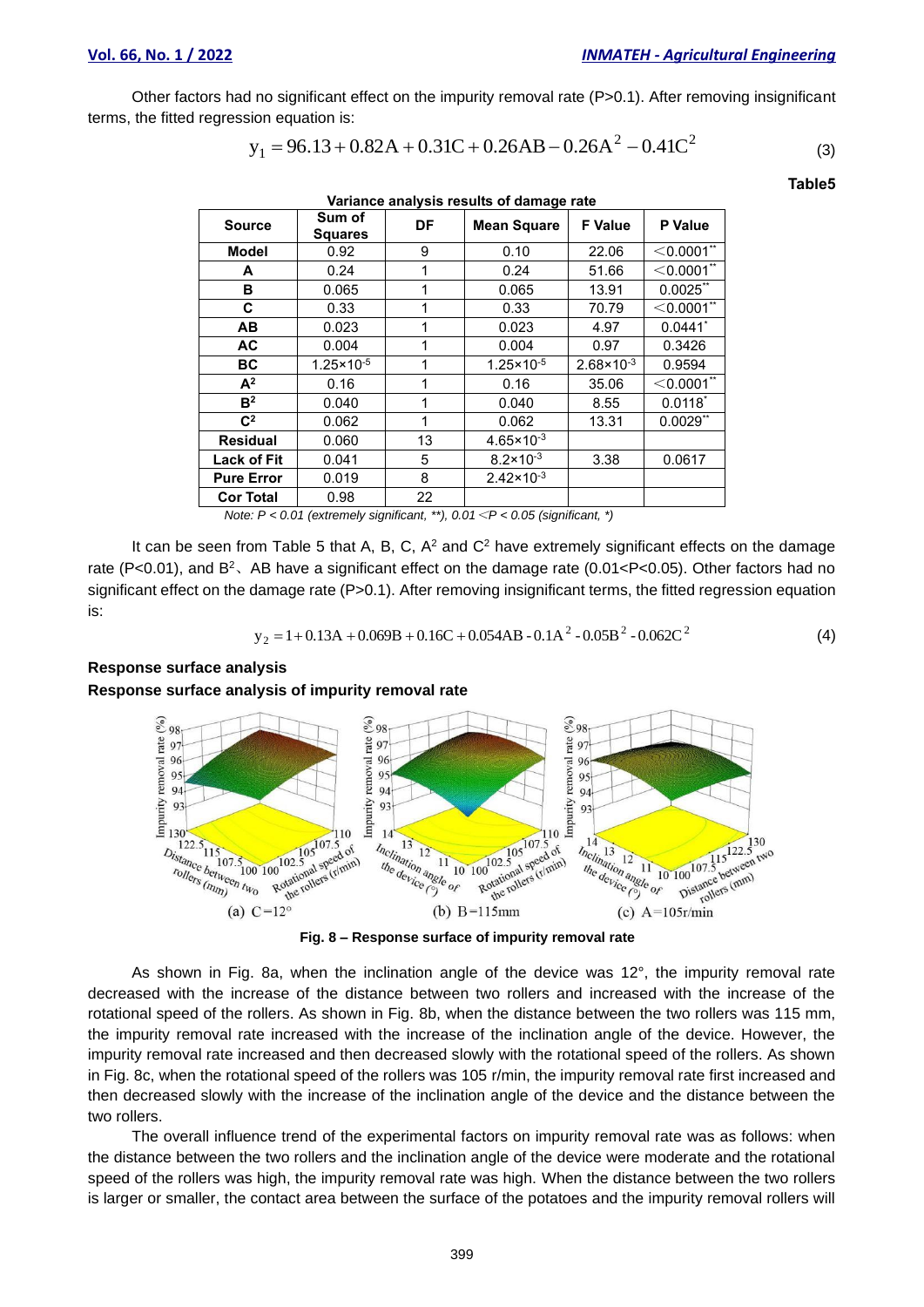be reduced, resulting in a decrease in the impurity removal rate. When the rotational speed of the impurity removal roller increases, the number of contacts between the potatoes and the impurity removal rollers increases, so that impurities can be effectively removed.





**Fig. 9 – Response surface of damage rate**

As shown in Fig. 9a, when the inclination angle of the device was 12 $\degree$ , the damage rate first increased and then decreased slowly with the increase of the distance between the two rollers. But the damage rate increased with the increase of the rotational speed of the rollers. As shown in Fig. 9b, when the distance between the two rollers was 115 mm, the damage rate increased with the increase of the device inclination angle and the rotational speed of the rollers. As shown in Fig. 9c, when the rotational speed of the rollers was 105 r/min, the damage rate increased with the increase of the inclination angle of the device and the distance between the two rollers.

The overall influence trend of the experimental factors on damage rate was as follows: when the distance between the two rollers was moderate and the rotational speed of the rollers and the inclination angle of the device were large, the damage rate was high. The main reason is that when the distance between the two rollers is larger or smaller, the number of collisions between the potatoes and the impurity removal rollers will be reduced, resulting in a lower damage rate. And when the speed of the impurity removal rollers increases, the number of collisions between the potato and the impurity removal roller will be increased, resulting in a higher damage rate. In addition, when the inclination angle of the device increases, the height of the potatoes falling to the next-level impurity removal roller will increase, thereby increasing the contact force with the impurity removal roller, resulting in an increase in the damage rate.

#### **Parameter optimization and validation**

To obtain the best working parameters of the impurity removal device for potato combine harvester, taking the maximum impurity removal rate and the minimum damage rate as the optimization objectives, the optimization module in Design-Export 10.0.3 was used to solve the optimal parameters.

The objective function and constraints conditions are as follows:

$$
\begin{cases}\n\max y_1(A, B, C) \\
\min y_2(A, B, C)\n\end{cases}
$$
\n(5)\n
$$
\begin{cases}\n96.6r / \min < A < 113.4r / \min \\
89.8mm < B < 140.2mm \\
8.6^{\circ} < C < 15.4^{\circ}\n\end{cases}
$$

After optimization calculation, the optimal working parameters were obtained as follows: the rotational speed of the rollers was 113.4 r/min, the distance between two rollers was 97.5 mm and the inclination angle of the device was 10.4°. The predicted value of impurity removal rate was 95.85%, and the predicted value of damage rate was 0.49%.

Five replicate experiments were carried out with the above optimization parameters, and the test results were averaged. The results showed that the impurity removal rate was 95.12%, and the damage rate was 0.54%, which was consistent with the prediction results of the model, and the prediction errors were less than 3%.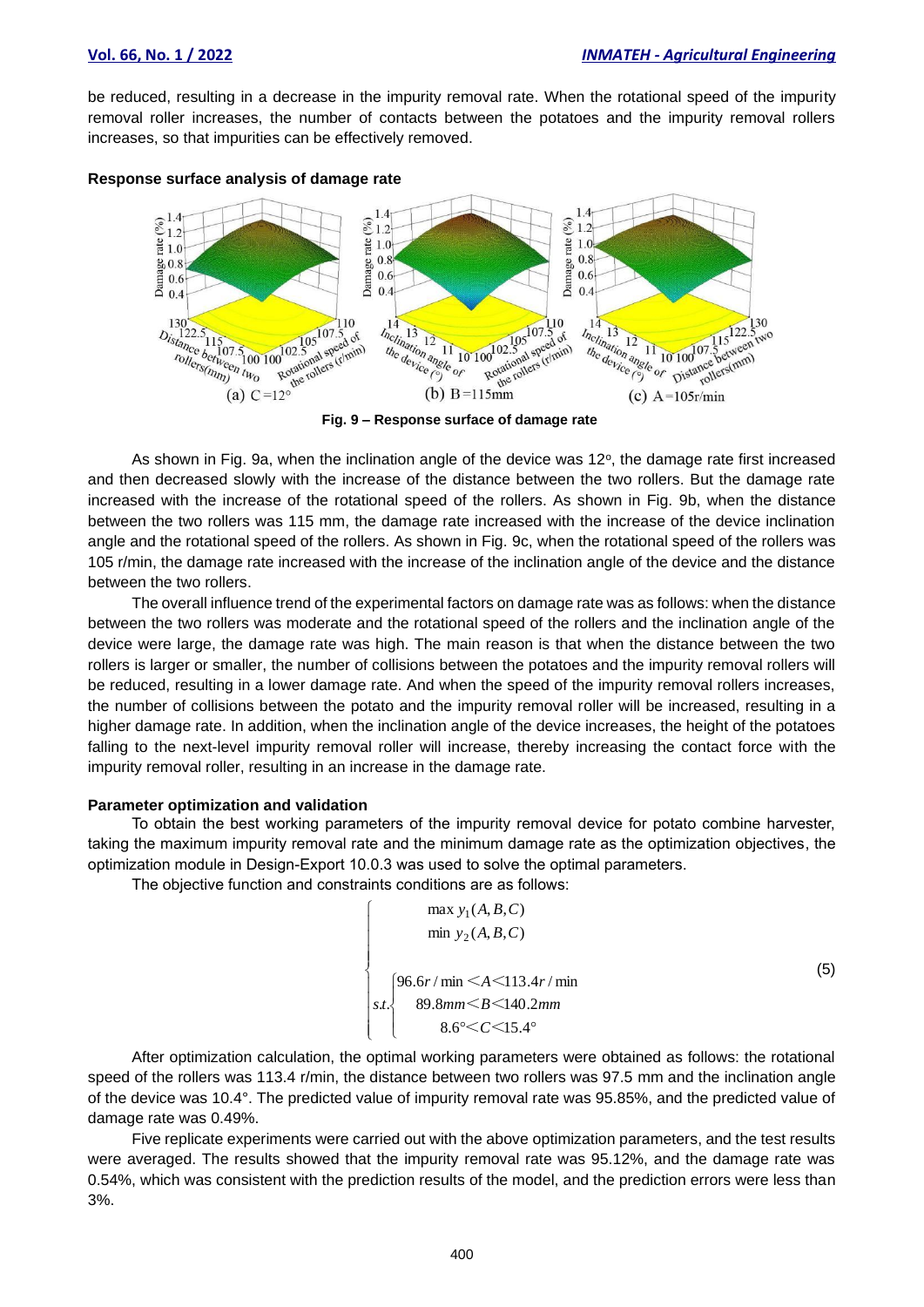#### **CONCLUSIONS**

1. A new type of impurity removal device for potato combine harvester was designed in this study. The device adopted the form of an alternate arrangement of impurity removal rollers and smooth rollers, which can effectively remove impurities and reduce the damage rate of potatoes.

2. To determine the best working parameters of the device, the second rotation orthogonal regression test was carried out with the rotational speed of the rollers, the distance between two rollers, and the inclination angle of the device as the test factors. Furthermore, the impurity removal rate and damage rate are employed as evaluation indexes. Through the response surface analysis of the impurity removal rate and damage rate, the influence of three factors on the two response indicators was obtained.

3. The best working parameters were obtained taking the maximum impurity removal rate and the minimum damage rate as the optimization objectives. The optimal parameters obtained were as follows: the rotational speed of the rollers was 113.4 r/min, the distance between two rollers was 97.5 mm and the inclination angle of the device was 10.4°. At this time, the impurity removal rate was 95.85% and the damage rate was 0.49%. The results of the verification test showed that the relative error between the measured value and the predicted value was less than 3%, which indicates that the regression model was reliable.

# **REFERENCES**

- [1] Chen, Z., Duan, H., Cai, X., et al. (2020). Distribution characteristics of potato contact stress during the drop impact(马铃薯跌落碰撞时的接触应力分布特性). *Journal of South China Agricultural University*, Vol. 41, No. 5, 99-108.
- [2] Deng, W., Wang, C., Xie, S., (2019), Test research on the impact peak force and damage depth of potato. *INMATEH - Agricultural Engineering*, Vol. 61, Issue 2, pp. 105-114.
- [3] Geng, D., Su, G., Wei, Z., et al. (2021). Design and Experiment of Potato-stone Separator Based on Airflow Suspension Technology (马铃薯清选机气力悬浮薯石分离装置设计与试验), *Transactions of the Chinese Society for Agricultural Machinery*, Vol. 52, No. 5, 102-110.
- [4] Ji, L., Xie, H., Yan, J., et al. (2020). Current Situation and Prospect of Potato Cleaner Equipment Research (马铃薯清洗设备研究现状及展望). *Journal of Chinese Agricultural Mechanization*, Vol. 41, No. 4, 98-104.
- [5] Jia, W., Diao, P., Zhang, H. et al. (2021). Current Situation of Potato Production and Mechanized Harvest in China (中国马铃薯生产及机械化收获现状), *Agricultural Equipment & Vehicle Engineering*, Vol. 59, No. 4, pp 18-22.
- [6] Liu, S., Zhang, G., Li, G., et al. (2022). Design and Experiment on the Monitoring and Reseeding Device of Potato Sower (马铃薯播种漏播检测自动补种装置设计与试验), *Journal of Agricultural Mechanization Research*, Vol. 44, No. 3, 78-83.
- [7] Lv, J., Du, C., Liu, Z., et al. (2021). Design and Test of Impurity Removal Device of Potato Receiving Hopper (马铃薯料斗机除杂装置设计与试验). *Transactions of the Chinese Society for Agricultural Machinery*, Vol. 52, No. 1, 82-90+61.
- [8] Meng, J., Zhao, X., Wang, K., et al. (2022). Research Status of Potato Harvesters in China in the Past Decade (近十年我国马铃薯收获机研究现状), *Journal of Agricultural Mechanization Research*, Vol. 44, No. 2, pp 1-8.
- [9] Su, Q., Naoshi, K., Minzan, L., et al, (2018), Potato quality grading based on machine vision and 3D shape analysis. *Computers and Electronics in Agriculture*, Vol. 152, pp. 261–268.
- [10] Sun, J., Wang, X., Hang, Z., et al, (2017), Classification, Integration of Storage and Transportation Engineering Technologies in Potato Producing Areas of China (中国马铃薯产地贮运工程技术分类与 集成). *Hubei Agricultural Science*, Vol. 65, No. 2, pp. 314-319+324.
- [11] Wang, X., Sun, J., Xu, Y., et al. (2017). Design and Experiment of Potato Cleaning and Sorting Machine(拨辊推送式马铃薯清选分选机设计与试验), *Transactions of the Chinese Society for Agricultural Machinery*, Vol. 48, No. 10, 316-322.
- [12] Wei, Z., Li, H., Sun, C., et al. (2019). Design and Experiment of Potato Combined Harvester Based on Multi-stage Separation Technology (基于多段分离工艺的马铃薯联合收获机设计与试验), *Transactions of the Chinese Society for Agricultural Machinery*, Vol. 50, No. 1, 129-140+112.